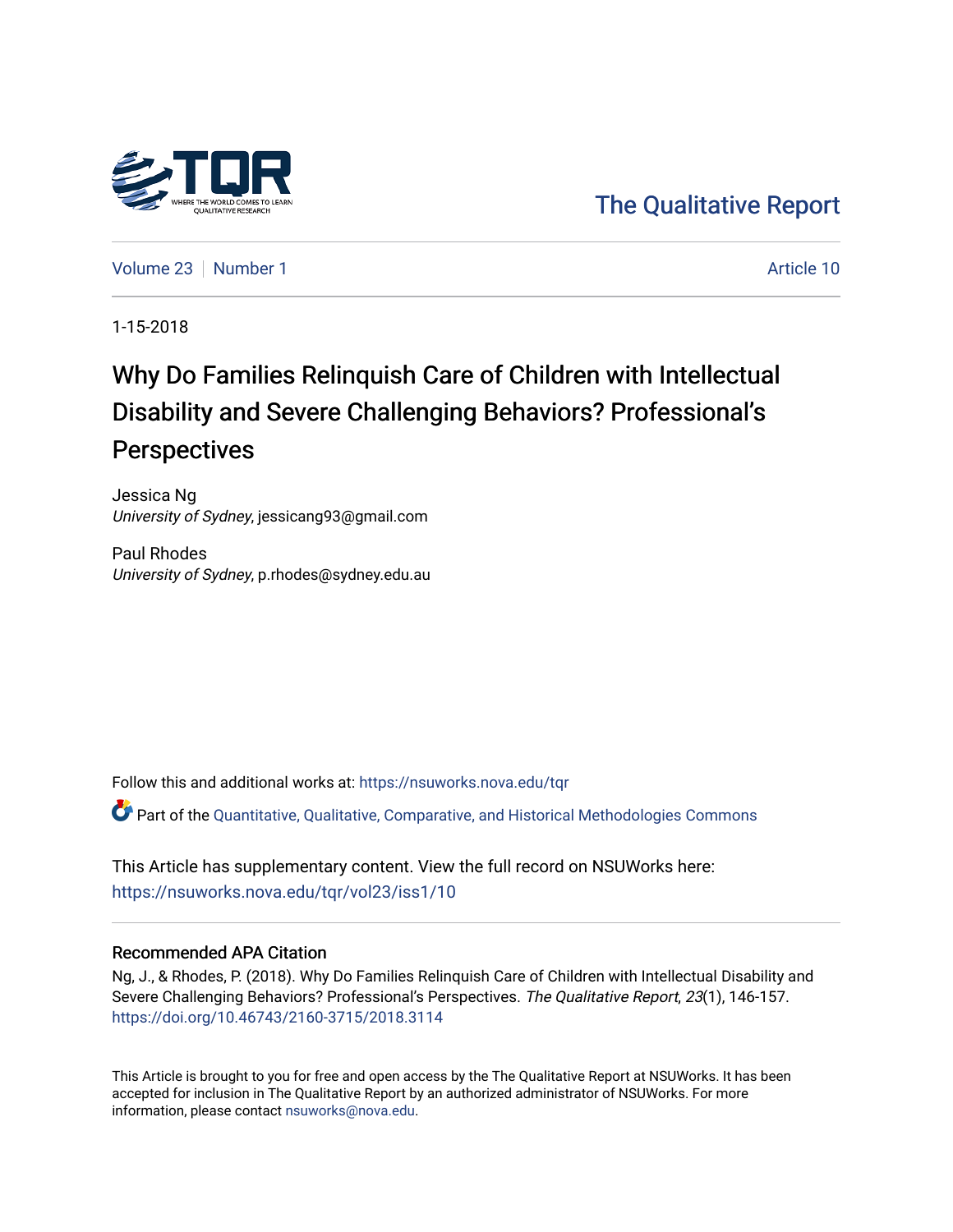# **Qualitative Research Graduate Certificate** Indulge in Culture Exclusively Online . 18 Credits **LEARN MORE**

# Why Do Families Relinquish Care of Children with Intellectual Disability and Severe Challenging Behaviors? Professional's Perspectives

# Abstract

Relinquishing care of a child with developmental disabilities can be a traumatic experience for parents. The aim of this study was to explore the perception of professionals regarding the relationships within families and service systems that contribute towards the relinquishment of children with Intellectual Disability (ID) and challenging behavior. Fifteen disability professionals were interviewed from a variety of disciplines, each having been involved in supporting a family while they relinquished care. A constructionist grounded theory approach was used for analysis, with data interpreted through a systemic lens. An accumulation of factors led to relinquishment, including the cumulative isolation of mothers within the family and within informal and professional networks of relationships. These findings must be understood in the context of societal discourses that both pathologise and overburden mothers with caregiving roles for children with disabilities. Interventions need to focus assertively on whole family involvement and repair, and on community development, if relinquishment is to be prevented.

# Keywords

Relinquishment, Challenging Behaviour, Family Therapy, Discourse

# Creative Commons License



This work is licensed under a [Creative Commons Attribution-Noncommercial-Share Alike 4.0 License](https://creativecommons.org/licenses/by-nc-sa/4.0/).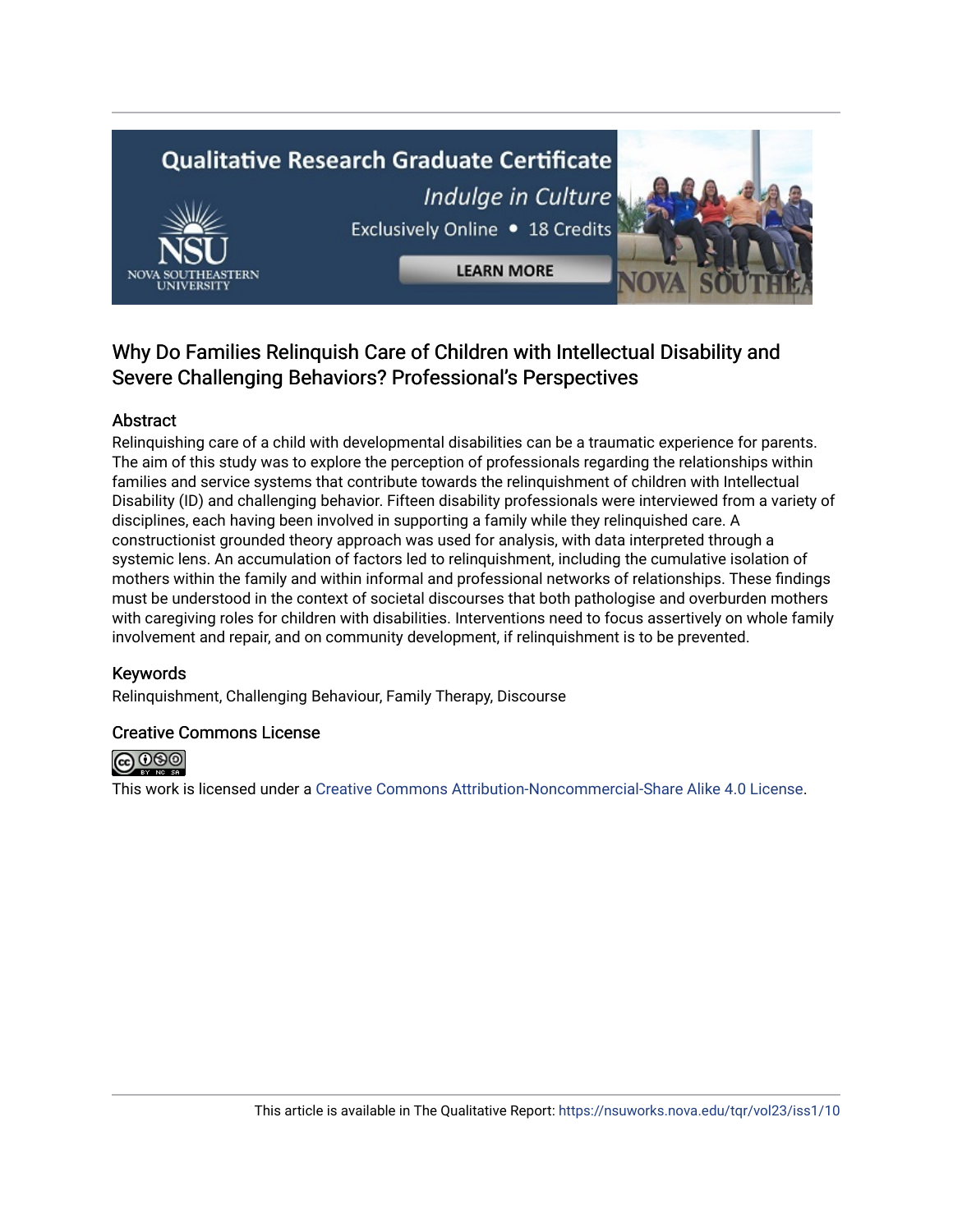

# **Why Do Families Relinquish Care of Children with Intellectual Disability and Severe Challenging Behaviors? Professional's Perspectives**

Jessica Ng and Paul Rhodes University of Sydney, New South Wales, Australia

*Relinquishing care of a child with developmental disabilities can be a traumatic experience for parents. The aim of this study was to explore the perception of professionals regarding the relationships within families and service systems that contribute towards the relinquishment of children with Intellectual Disability (ID) and challenging behavior. Fifteen disability professionals were interviewed from a variety of disciplines, each having been involved in supporting a family while they relinquished care. A constructionist grounded theory approach was used for analysis, with data interpreted through a systemic lens. An accumulation of factors led to relinquishment, including the cumulative isolation of mothers within the family and within informal and professional networks of relationships. These findings must be understood in the context of societal discourses that both pathologise and overburden mothers with caregiving roles for children with disabilities. Interventions need to focus assertively on whole family involvement and repair, and on community development, if relinquishment is to be prevented. Keywords: Relinquishment, Challenging Behaviour, Family Therapy, Discourse*

# **Introduction**

Intellectual Disability (ID) is typically a lifelong disorder, with deficits in both intellectual and adaptive functioning, including an intelligence quotient below 70 points and limitations in communication, social, vocational or self-care skills (American Psychological Association, 2013). Depending on the severity of the disability, it is consequently a disorder in which parents of children with ID often experience persistent care-giving demands (Cramm & Nieboer, 2011). In some circumstances this role, when coupled with multiple and severe stressful life circumstances, can lead to a breaking point where the parents feel that they are no longer able to care for their child. Parents can reach the brink of their capacity to cope, surrendering care for their child to the State without a long-term accommodation plan – this is known as relinquishment (Nankervis, Rosewarne, & Vassos, 2011a, 2011b; Victorian Equal Opportunity and Human Rights Commission [VEOHRC], 2012; Ellem, Wilson, & Chenoweth, 2015). In Australia this phenomenon is a by-product of the deinstitutionalization of the 1980's and the resulting pressure placed on parents to provide long-term care through the adult years (Australian Institute of Health and Welfare, 2008). The same phenomenon has been noted in the United States, exacerbated further by privatization of mental health care (Goodman, 2003; Lyon, 2012). While little research has been conducted in terms of intellectual disability specifically, Inglish (2010) notes that the failure of the private health insurers to provide mental health benefits means parents of children with complex needs are overtly advised by mental health professionals to relinquish custody to receive adequate care.

The term relinquishment does not sufficiently encapsulate the complexity and traumatic process that families endure. Relinquishment often occurs as the last possible solution within the context of acute familial crisis. Although parents are relieved from the burden of care, they report extreme feelings of guilt, anxiety and grief (Ellem, Wilson, & Chenoweth, 2015).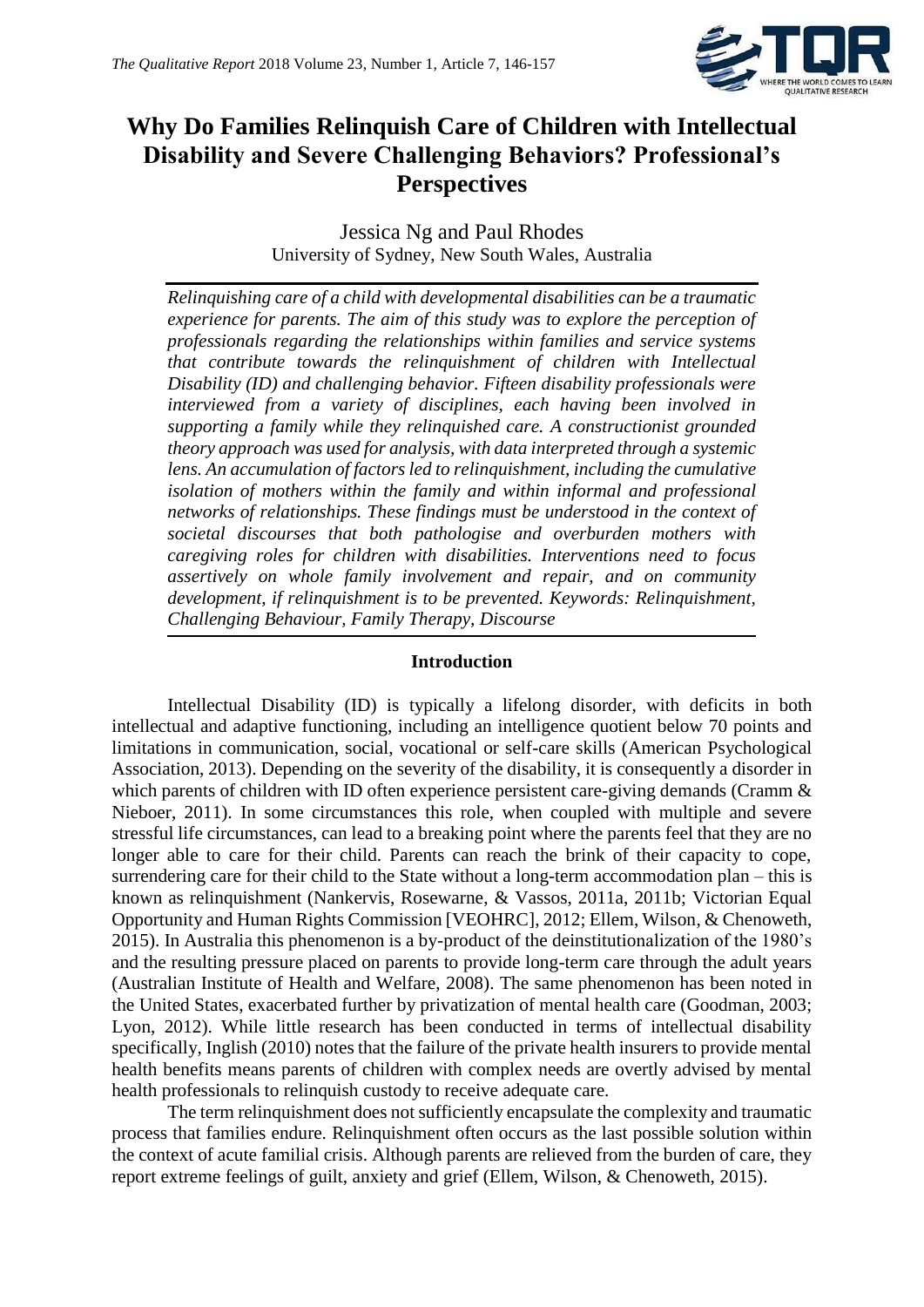Parents may choose to surrender their care in a number of settings, but most commonly, children are left at a facility-based respite service (Nankervis, Rosewarne, & Vassos, 2011a, 2011b; VEOHRC, 2012). It is important to note that relinquishment into respite care results in a blocked bed – this risks a snowball effect where limited access for other families can potentially lead to a perpetual cycle of unmet respite needs (Nankervis, Rosewarne, & Vassos, 2011a, 2011b).

Due to the hidden and sensitive nature of relinquishment, there is no Australia-wide demographic data to guide service planning or the funding of specialist services (VEOHRC, 2012; Ellem, Wilson, & Chenoweth, 2015). Prevalence data is limited to the State of Victoria, with an estimate of fifty families relinquishing a child with developmental disabilities in 2012 (VEORHC, 2012).

A study by Nankervis, Rosewarne, and Vassos (2011a, 2011b), also conducted in Victoria, explored the factors that lead to relinquishment of children, adolescent and adults with disability into out-of-home respite care in Australia. They used case files and interviewed staff members who had worked with families in this predicament. Data, analysed using thematic analysis, identified three main groups of contributing factors. Individual client characteristics included high support and complex medical needs, limited communication skills, and adolescent or young adulthood age. Family characteristics included marital breakdown and single parenting. Wider support system issues included limited access to respite care, limited appropriate professional support, and acceptance of relinquishment as a strategy to secure an out-of-home placement.

A second study found similar themes based on case studies and interviews with families in Victoria (VEOHRC, 2012). Potential risk factors for relinquishment matched the Nankervis et al. (2011a) study in terms of isolating variables across individual, family and the support system contexts. Their primary conclusion, however, was that relinquishment is driven primarily by the unmet service system needs, rather than any distinct commonalities in client or family characteristics.

The aim of our study was to explore the factors that lead to the relinquishment of children with ID in New South Wales. The aim for this study was to interview disability professionals who have experience working with families who have relinquished care, looking specifically at the interpersonal, familial and service-system factors that might be at play (Pinsof, 1989). Our hope is that this research will provide a further source of reflection for clinicians, as they attempt to prevent relinquishment in complex systems. Professionals were seen to be an important starting point for this inquiry, given their direct relationships with families and long-term experience with many families. Their perceptions, however, cannot reflect the lived experience of families or the unique ways in which they make meaning in relation to relinquishment.

Our particular interest in this inquiry comes from our own role in the disability sector. Paul Rhodes is an academic who consults to government and non-government disability services, aiming to develop their clinical responses to familial distress. Jessica Ng is a Psychology research student who is beginning her career in the disability sector. This serves as the first of a series of studies on relinquishment, including further studies exploring the direct experiences of family members.

# **Research Design and Method**

In this study we employed a qualitative means of analysis, informed by constructionist grounded theory (Charmaz, 2006), an approach that aims to represent themes and the relationships between themes and participant attributes rather than simply listing static concepts (Burck, 2005). Qualitative inquiry was chosen for this study over quantitative because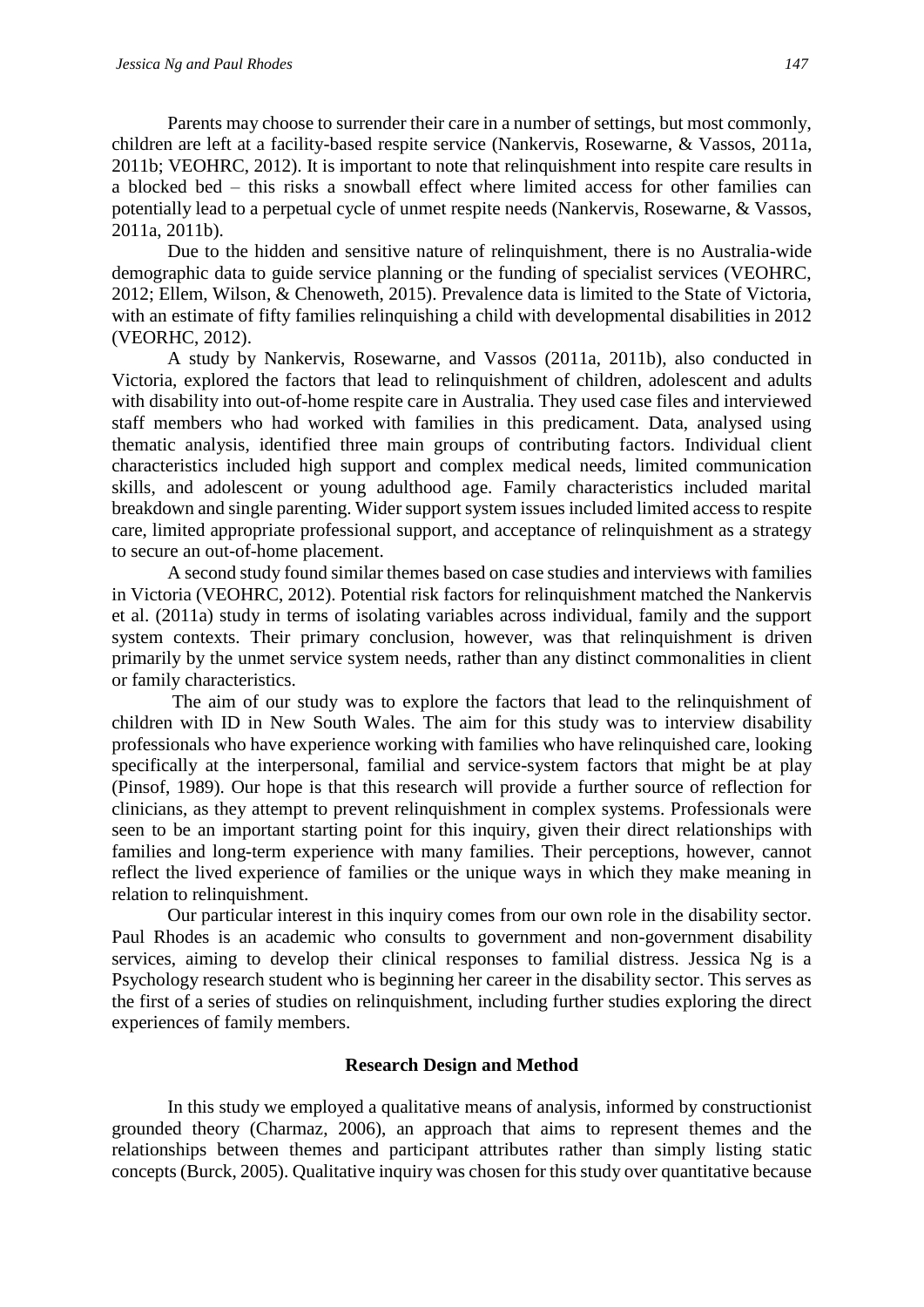it allows rich description of lived experience. The constructionist approach recognizes the fact that the interpretation data is informed by the viewpoints of researchers and that findings are not discovered, but co-constructed between researchers and participants (Charmaz, 2006). This constructed nature of research is particularly relevant to recognize in a study which details researchers understanding of professionals reporting on the experience of families. This study cannot claim to directly represent the lived experience of families or people with disabilities.

#### **Theoretical Perspective**

Interpretation of data was informed by systemic theory, given the status of one researcher as a practicing family therapist and family therapy researcher. Systemic thinking shifts the focus from the concerned individual, to one that includes careful considerations of the interactions occurring between the individual and interrelated systems (Baum & Lynggaard, 2006; Breunlin & Schwartz, 1986). In terms of relinquishment this implies that our aim is not to settle on participant descriptions that might hold one specific person or interaction as primarily responsible for relinquishment, but rather seek to understand interactions between the network of stakeholders as a whole and the values, beliefs and discourses that govern those interactions (Anderson, Goolishian, & Winderman, 1986).

#### **Ethics Approval**

The approval for the current study was granted by the University of Sydney Human Ethics and Research Ethics Committee in May 2015.

# **Participants**

The sample of participants consisted of 15 disability professionals working in New South Wales (14 females, 1 male), 13 of whom worked in the Government disability sector and 2 of whom worked in a non-Government organisation. Participants were qualified to participate in the study if they had experience in working with at least one family who had relinquished a child with ID. The age of participants ranged from 30-53 years ( $M = 41.27$ ,  $SD = 7.91$ ), and were from various practicing disciplines: 1 Special Education, 3 Psychology, 1 Speech Pathology, 5 Behaviour Support, 1 Occupational Therapy, and the remaining were case managers. Collectively they recalled 196 families they had supported during relinquishment over their careers, each serving a part of a multi-disciplinary team working with the families from their own specific discipline. The average number of families dealt with in terms of relinguishment was reported to be  $12 \text{ (SD} = 11.69)$ . Families were not interviewed as part of this study.

*Recruitment.* Participants were recruited through passive snowballing. An invitation regarding the study was sent out to the team leaders of case management and clinical team in Government and non-Government developmental disability organizations, to send on to team members and other teams. Invitees who met the criteria of having worked with at least one family who relinquished care of a child with ID were given the option of contacting the researcher to express interest of participation. A recruitment email was provided to all participants who were interested in inviting other disability professionals to take part in the study. It is important to recognize, however, that in each case the professionals that agreed to participate had been attendees in at least one workshop presented by one of the authors in this paper and so were familiar with the concepts and practices of family therapy. This implies that they were well prepared to think in interactional terms about the questions that were asked.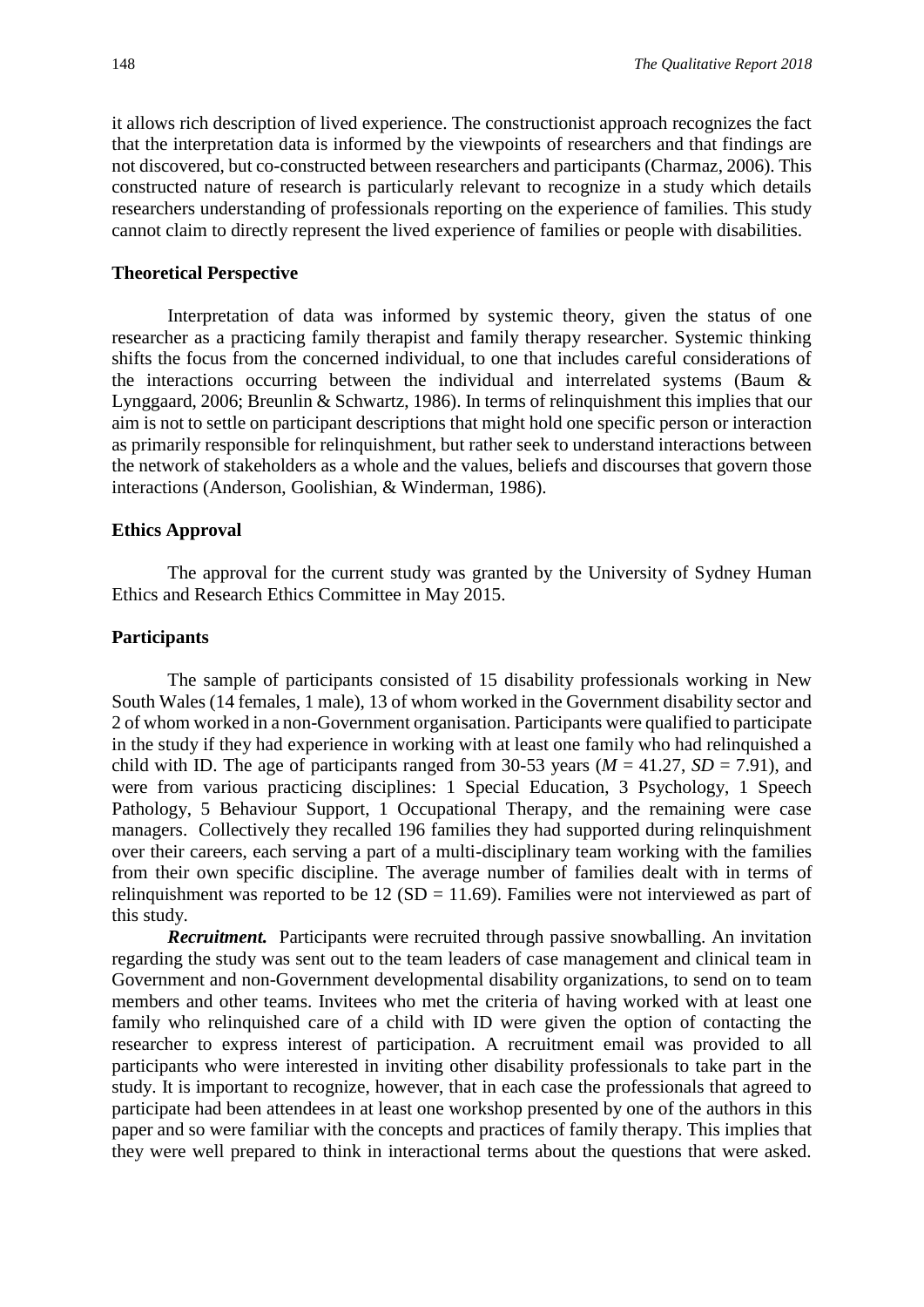Given our reliance on snowballing we were not able to follow the process of theoretical sampling typically used in grounded theory.

*Interviews.* Face-to-face, semi-structured interviews were conducted; participants were asked to recall information about the most recent family they had worked with where a decision had been made to relinquish care. All participants selected families they had worked with in the past 24 months. Each participant selected a family that they had worked with for a period of greater than three months, including community-based person-to-person support related to their discipline. Participants were asked to draw a sociogram for this family, which then served as an aid for interviewing. A sociogram is a detailed pictorial representation of the family genogram and the relationships between family members and a wider system (Rhodes et al., 2011). Professionals were asked about their perceptions in regards to possible interactions and relationships that may have led to relinquishment.

#### **Data Analysis**

Data analysis was informed by constructionist grounded theory, in that the aim was to develop complex relationships between concepts rather than a static list of themes. The following steps were used for data analysis (Burck, 2005). 1. Line-by-line coding of all manuscripts conducted by the first author. 2. Line-by-line coding conducted by the second author on three randomly selected transcripts, to support the reliability of analysis. 3. Themes and sub-themes developed from codes in joint meeting between both authors. 4. Betweensubject contrast and comparison coding made by first author. 5. Both authors discuss these themes, elucidating links between them further using systemic theory. 6. Final summary of analysis sent to two participants for their comments, with only minor modifications suggested. This member checking was conducted to support the trustworthiness of findings.

#### **Results**

The relinquished clients described by professionals in this study were characteristically male, in their adolescent years, and diagnosed with ID and Autism Spectrum Disorder (ASD). Of the 15 families described by professionals, 1 involved a set of twins who were both relinquished, making a total of 16 individuals relinquished into State care. Of the 16 individuals described, 10 were male. Most of the relinquished individuals had an additional diagnosis of ASD, of which 9 individuals were described to be on the moderate-severe scale for both ASD and ID. A large majority were relinquished at adolescence, between the ages 10 to 19 (*M =* 13.25). All names of people with disabilities and their families are pseudonyms.

Almost all the relinquished individuals described by professionals had severe challenging behaviours. These behaviours included emotional dysregulation, self-injurious behaviours, and most notably physical aggression.

Physical aggression towards the mother and siblings was reported as being the most significant contributing factor for relinquishment. As the large majority of the relinquished individuals were approaching puberty, participants reported that it became physically harder to manage the child and their behaviours independently. It was reported that physical aggression was often severe enough to cause injuries, which caused mothers to fear for their safety or wellbeing and made the implementation of formal behavior intervention strategies difficult. Over time, much of the parental energy was spent protecting other family members, until the functioning of the family came to revolve around the child with disability.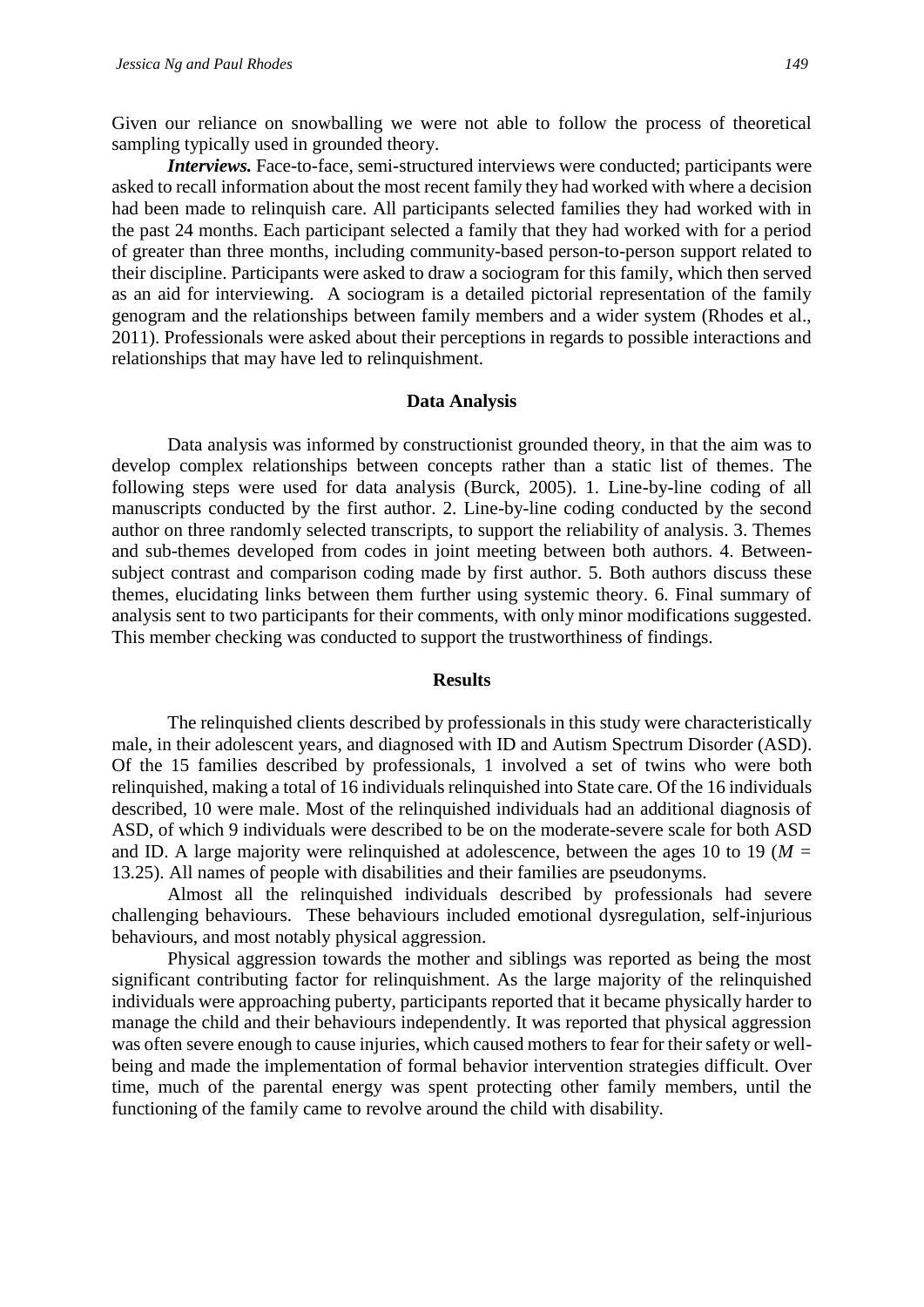So essentially the young man had control of the house – was kind of how it was explained – because of his behaviour, everyone had to retreat to try and stay safe. (P10, F10)

#### **The Impact on Siblings**

Participants expressed that the physical and mental well-being of siblings was often compromised. Depending on the age of the siblings and financial capabilities of the families, the impact and consequences for siblings unfolded in numerous ways. Older siblings, whilst capable of care giving, were said to move out of home in the hope of starting their own lives.

[The brother] later got into a relationship with someone and wanted to branch off from the family, live on his own, have his own family and things like that. So he had his own plans, which mum and the younger son was not included. (P9, F9)

In other cases, participants recalled that families actively chose to move their siblings away from home to boarding schools, in order to protect them from the physical violence of the child with disability. For nearly all of the remaining families where the siblings were still living at home, the concerns for the wellbeing of the siblings were described to be an influential reason to relinquish. In addition to the physical attacks towards the siblings and concerns for their physical wellbeing, it was reported that the mothers would feel a sense of guilt or sadness for not attending to the needs of the siblings equally. The disability professionals described that families felt apprehensive that they would be losing the non-disabled sibling too. This was also a factor contributing towards the decision to relinquish.

I think [the mother] started to feel like she was losing [the sibling] too, and she didn't want that, and she felt it was best to have possibly Tim out of the house so she could focus on John. (P8, F8)

#### **Maternal Isolation**

All of mothers in this study were described as the primary caregivers for the child with disability. Half were either in single parent household, where the father was no longer in contact or described to have provided limited support, or in de facto relationships where the partner provided very little physical or emotional support to the mother or child with disability.

[The father's role] was none. Not emotionally, not physically there very often. (P3, F3)

Service providers described little success in engaging distant partners.

# **Marital Strain**

Half of the families in this study included both biological parents of the child with disability. In each case, participants described that marriages were under significant relational stress. For some, participants speculated that this was caused by differing and conflicting approaches to parenting. For others, participants felt there was little time to focus on anything but the needs of their child with a disability.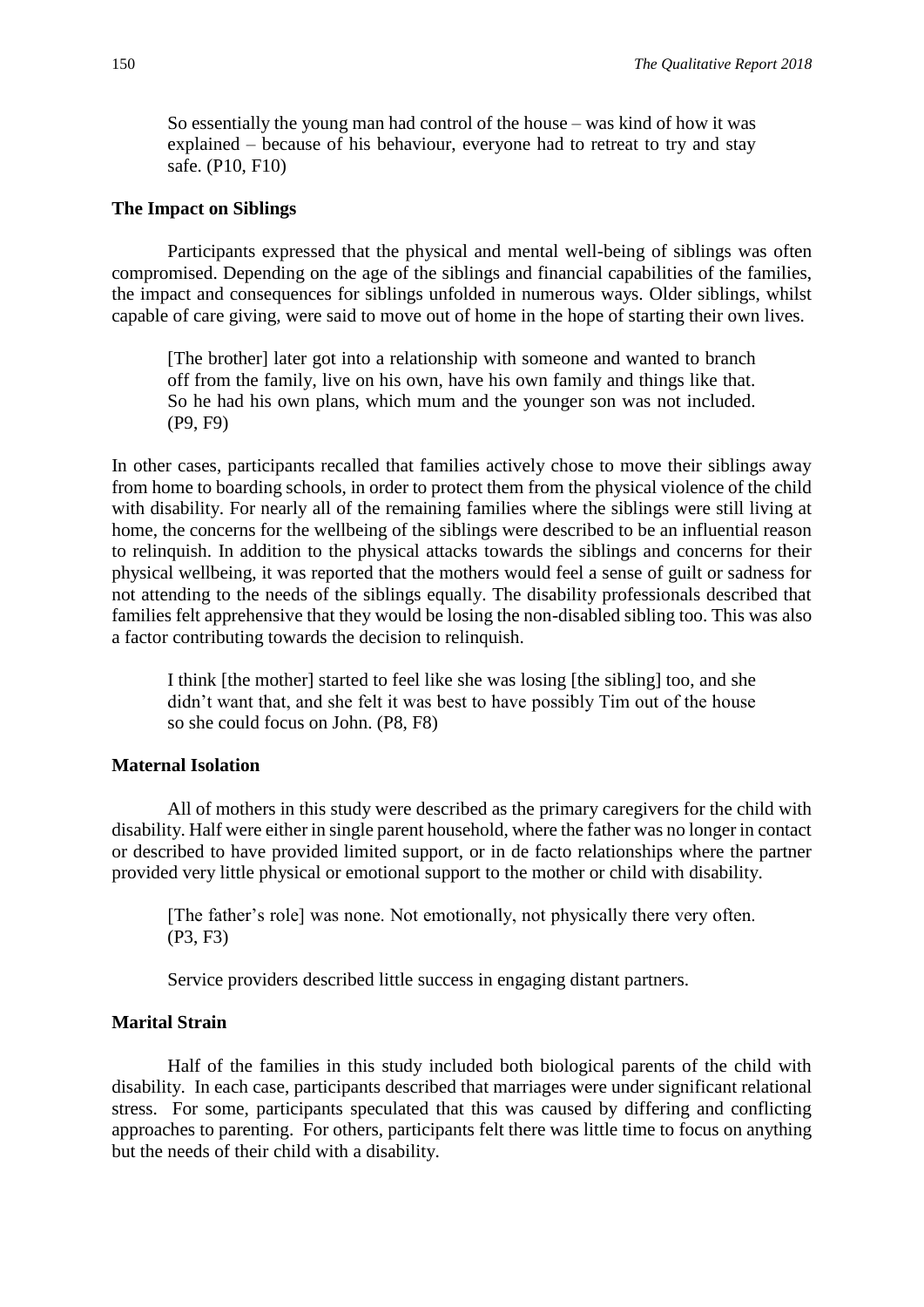The parents were on the verge of their marriage collapsing…I think that the parents were so focused on the child that other issues that were possibly there were not attended to, and then it all came out. (P15, F15)

#### **Isolation from Extended Family and Friends**

Familial stress, in nearly every case, was exacerbated by isolation from extended families. Participants recalled that extended families either resided in another country or state, or they had experienced tense or breached relationships. In a small number of other cases, it was expressed by the disability professionals that there was a sense of shame around having a disabled child, and as a result, they were reluctant or abstained from reaching out for support.

Only a third of families were described as having some friends for consolation, which were mostly parents from school or church. However, it was noted by many participants that although these friends provided emotional support, the practical support was often limited. It was mentioned that difficulties in managing the child's behaviour would restrain parents from socialising, which was difficult for developing an informal network of support.

The other thing the mother mentioned was that they were very isolated from other people – because if Rebecca was with them all the time, and if Rebecca is displacing these behaviours, people would stop coming over eventually. (P13, F13)

#### **Deteriorating Mental Health and Financial Stress**

Mental and physical health issues were common amongst approximately half of the families discussed. There were two cases where both of the parents were diagnosed with severe levels of depression, which led to reports suicidal ideation and homicidal ideation regarding the child with disability.

[The dad] had sadly a very clear plan for a suicide homicide. He had a plan that involved putting boys in his car and driving to a remote place, which he was able to describe, and using exhaust fume of the car to end all of their lives. Because it was more than his daughter and his wife could bear. (P1, F1)

A couple of mothers were reported to have experienced prior domestic violence. In one case, the participant recalled that that impact of growing up and witnessing the domestic violence affected and exacerbated his challenging behaviours.

So Tim had basically seen and brought up in the family to witness domestic violence towards mother. He also started to grab mother inappropriately… but because of mum's mental health issues, it bought back memories. So she was obviously in panic and fear than to stand up and say to him no, you don't do that. (P8. F8)

Difficulties in financially sustaining the family, which brought about greater levels of parental stress and added to marital strains, were also reported by the participants. Half of the families were either of low socio-economic status, or had difficulties in sustaining employment and/or business. The necessity to provide high levels of care for their child with disability was often the justification for difficulties in maintaining employment.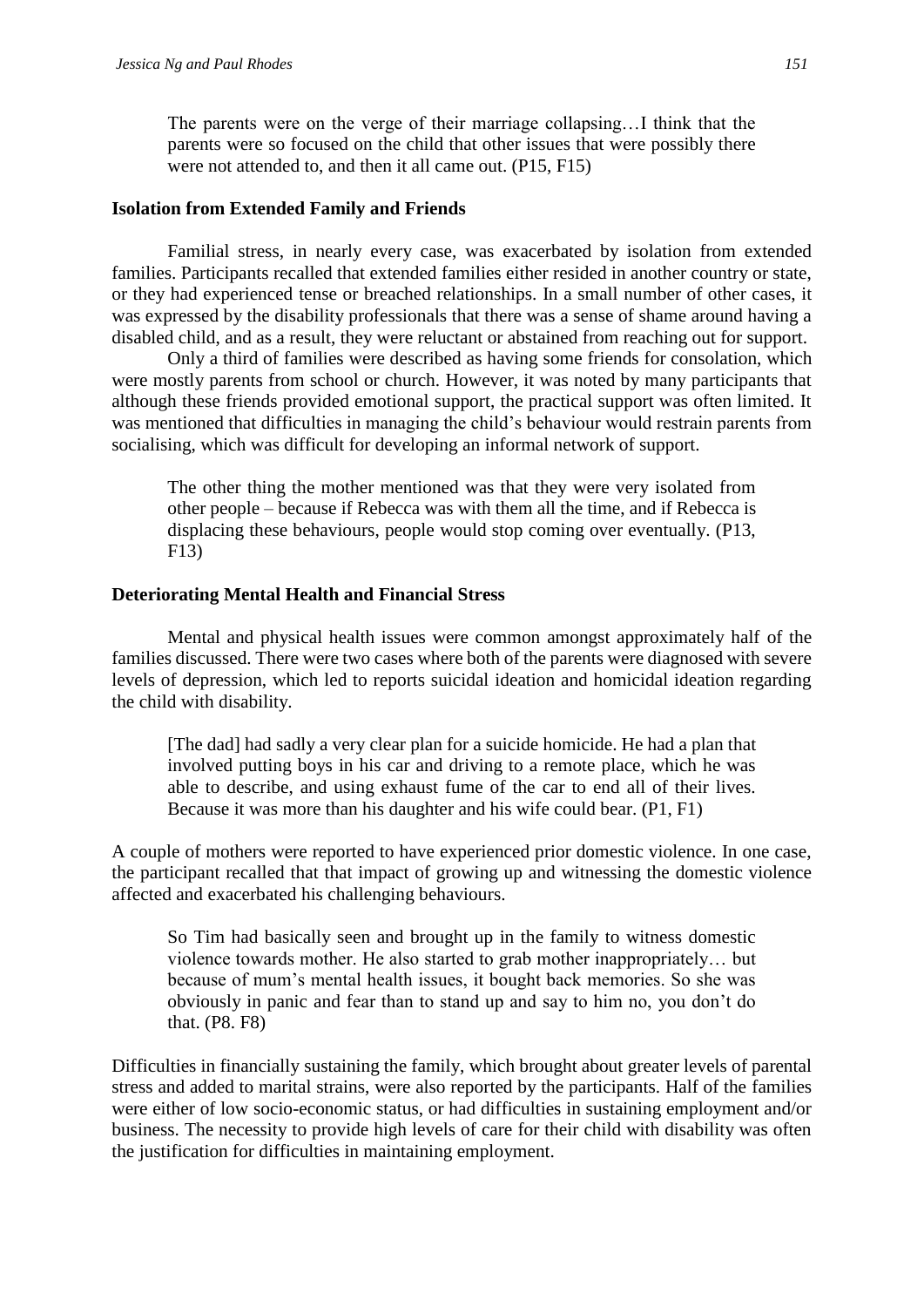[The mother] had difficulties with holding down a job because she felt that when she got involved in a job, somehow she would blame and say [the child] was the reason why she couldn't work there anymore… because of his continuous ringing or his neediness… so that lead to financial issues as well. (P6, F6)

#### **The Important Role of Schools**

It was common for the families to have an engaging and positive relationship with their child's school. It was often said that school provided a good understanding of the circumstances, and consistently liaised with parents and service providers. In one particular case, the school played a vital role in advocating the mother to relinquish care having seen the impact the disabled child had on the mother.

Oh school was very good, very good, very understanding and we kept in close communication between the school, the parents, myself and the service providers. (P5, F5)

#### **Poor Relationships Between Professionals and Mothers in Distress**

On the other hand, the families and the mothers in particular, were described to be ambivalent towards professional service providers. As the fathers were typically left out of the picture, the mothers were always the first point of contact for the service providers.

It was recalled that the large majority of families received case management and respite care as the minimum. A number also received numerous allied health services, such as behavioural support, occupational therapy, and counseling. In addition, a small number of families received specialised services, such as pediatricians or genetic counsellors, on limited occasions. Despite this service provision, however, participants recalled that mothers never connected well with the professionals. Participants reported that the service providers were seen to judge mothers' and see them as contributing to the child's problems, and at least half of the families were seeking more support than the services could actually provide.

When I talked to the mental support, they said that [mother] was very difficult... things had not changed [since David was 12] and she was still a very difficult person, and she was part of the problem. (P6, F6)

It was commonly mentioned that the mothers felt unheard and were never well understood. There were two cases where the mothers were illiterate, which impacted how they accessed services, as well as how they were perceived by services. It was said that their disengagement with services was perceived as a reluctance to employ the strategies, when in fact they didn't have an adequate understanding of the information provided to them.

The relationship with these people [services] had with mum was extremely distant because they didn't actually add any support or value to her. They'd write a complicated report and then ask her have you read it – she can't read. (P2, F2)

Several participants highlighted the fact that early preventative measures with families in distress may have prevented relinquishment of care.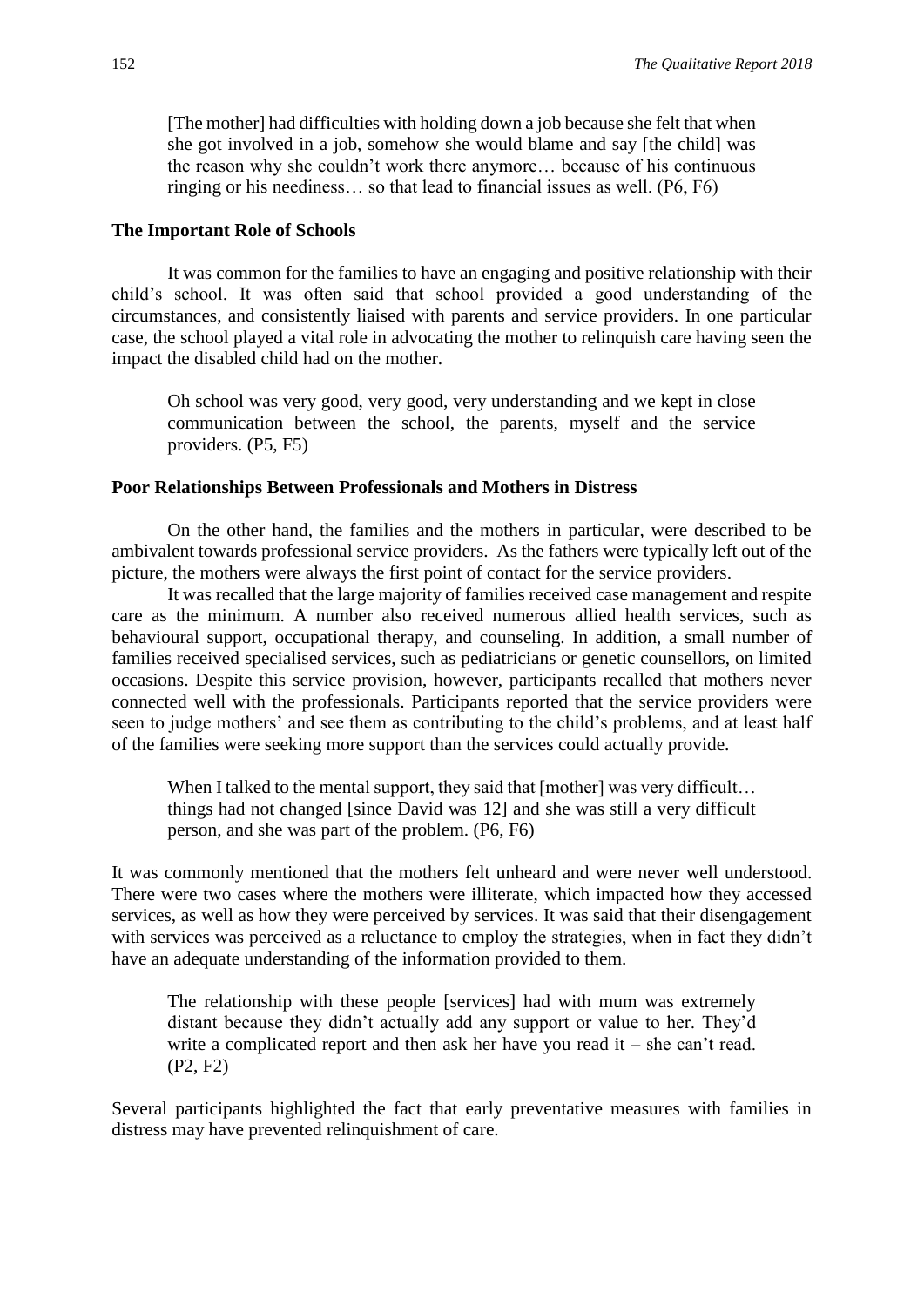In terms of meeting the family's needs, if there were equally as many services...the picture may have looked different. (P14, F14)

#### **Maternal Breaking Point**

In the end, participants described how it was the mothers that were left to make relinquishment decisions. After the breakdown of relationships, the distancing of siblings, parental conflict, the absence of extended family and friends and poor relationships with service providers they were left as the last person standing and began to break down from exhaustion.

The mother was the lynch pin of the entire family, and she wasn't coping herself. (P14, F14)

In desperation, the large majority of participants highlighted that these mothers relinquished the care of their child, in attempt of salvaging the well-being of their remaining family.

At the end of the day, there was recognition that this was the only way their family was going to survive. (P1, F1)

# **Discussion**

Findings from this study demonstrate an accumulation of factors that eventually led to the relinquishment of care of children with ID and challenging behavior. Mothers of children, primarily males with ID and ASD exhibiting challenging behavior in the form of physical aggression, found themselves more and more isolated within family, informal and professional networks of relationships. In terms of family and social support, fathers were often absent, disengaged or parents were polarized in their parenting approaches and under marital strain. Siblings were living out of home or under threat, or mothers experienced a lack of support from extended family and friends. Professional support was provided, but these relationships were also tenuous. The relationally-oriented approach of schools was seen to be an exception in this network of interactions, but relinquishment became an inevitable conclusion for all those families discussed in the current study. No single person, interaction or linear relationship (Sexton, 1997) between stakeholders were identified as causal in terms of relinquishment. Relinquishment can be understood as a systemic problem, namely, the gradual isolation of the family, and commonly the mother-child dyad over time, a systemic problem that is driven by challenging behavior and amplified by this lack of community responsiveness.

It is important again to recognize, however, that neither mothers, nor fathers were interviewed in this study and findings remain tentative because they only reflect the secondhand experiences of professionals. These findings suggest, however, that if relinquishment is to be prevented we need to understand more about the processes by which families, and particularly mothers, come to be so isolated in the community, in particular to elucidate the societal discourses that might maintain this type of systemic failure. Further work is required to answer a wide variety of questions raised including; How did it come to pass that the many mothers bore the brunt of caring for their very challenging children? Why is it that in a majority of cases fathers, older siblings and professional support services failed to take more responsibility? To what extent did mothers themselves come to feel that they had to care on their own? Are there any parallels between the experiences of these woman and the isolation and despair felt by those experiencing domestic violence? What are the stories of fathers in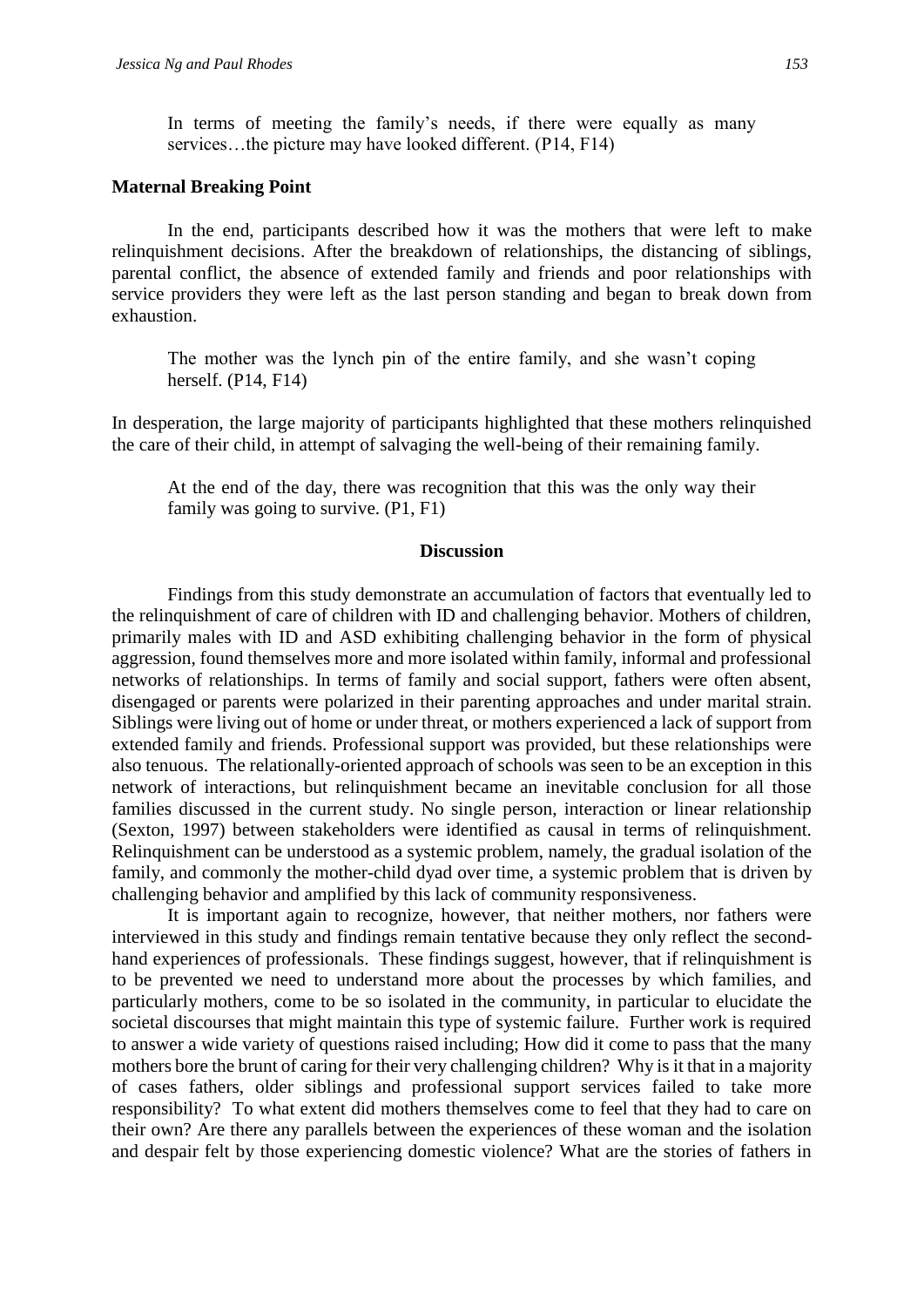these situations? What is missing in terms of our understanding of their experience, when they leave the family home or when they stay?

The role of longstanding societal narratives also need to be explored in reference to the phenomenon of relinquishment ones that mirror constructions of women's identities more generally in society (Welldon, 2000). Mothers of children with disabilities have a long history of demonization, despite their role as primary caregivers. Douglas (2013), for example, traces the history of the idea of the "refrigerator mother," in the scientific and popular press since the 1940's, mothers blamed directly for their child's autism. Mothers were described as having "just happened to defrost enough to produce a child" (*Time Magazine*, 1960, p. 78). Some psychoanalysts, like Bettelheim (1967) went even further, drawing parallels between mothers of children with autism and the prison guards of Aushwitz, who perpetrated the traumatic withdrawal and destruction of the Jews. These characterisations can perpetuate the idea that women must continue to bear the brunt of caregiving for challenging children. If they caused the disorder in the first place, they remain inherently responsible for the consequences. In more contemporary times, however, an alternative discourse has also emerged, that of the idealization of mothers of children with disabilities, as a self-sacrificing miracle-worker, fiery advocates, a warrior-hero (Sousa, 2011). This type of mother employs all her emotional and financial resources to garner the best medical and educational therapies, in hopes of providing her child with newer and better interventions that may eventually lead to a cure. Here again the result is isolation and the abdication of paternal and community responsibilities. Clearly there is a need for discourse analytic studies to further our understanding on relinquishment of care.

There are also questions to be asked about our engagement and understanding of fathers of challenging children with developmental disabilities at risk of relinquishment. It is evident in the general population of fathers of children with disabilities that there are many stories of fathers debunking these myths of motherhood and tasking responsibility for the fears, strains and opportunities for transformation that are involved (Dietz & Gallob, 2014). Direct interviews with fathers are required to understand their own journey as caregivers towards relinquishment decisions.

In clinical terms this research and the wider questions it raises serve as an important source of reflection for clinicians working with clients with developmental disabilities and severe challenging behavior. It raises questions about the need for community-based responses, rather than looking to, or settling with, the mother as the primary mediator of behavioral change. There is a need for research and interventions to investigate family involvement and repair on community development, and its impact on preventing relinquishment. Efforts have been made, in this regard, in the past decade, to integrate the principles of applied behavior analysis with those of systemic family therapy (Fennessey et al., 2015, Rhodes et al., 2014). The aim has been to educate case managers and clinicians with family therapy skills, so that they can better engage familial and community-wide support for behavioural intervention. Fathers are actively pursued and mobilized and the attachment needs of siblings are more fully considered. A strong focus is also placed on developing and maintaining therapeutic relationships, (Sheridan, Peterson, & Rosen, 2010; Stanbridge, Burbach, Lucas, & Carter, 2013) and making systemic formulations in complex scenarios.

Equally promising is the movement towards community-based "network therapy," also known as "open dialogue," although this has been primarily focused on the prevention of psychosis and not yet rigorously applied in developmental disabilities (Seikkula & Olson, 2003). This model brings a wide stakeholder group together at every stage of assessment and intervention, including family, friends and neighbors and professional staff, actively focusing on the development of a community of care. Such group meetings could be beneficial to identify where the fractured interactions are across the spectrum, and when the mother, or any other primary caregiver is isolated in the network of stakeholders. There are few professional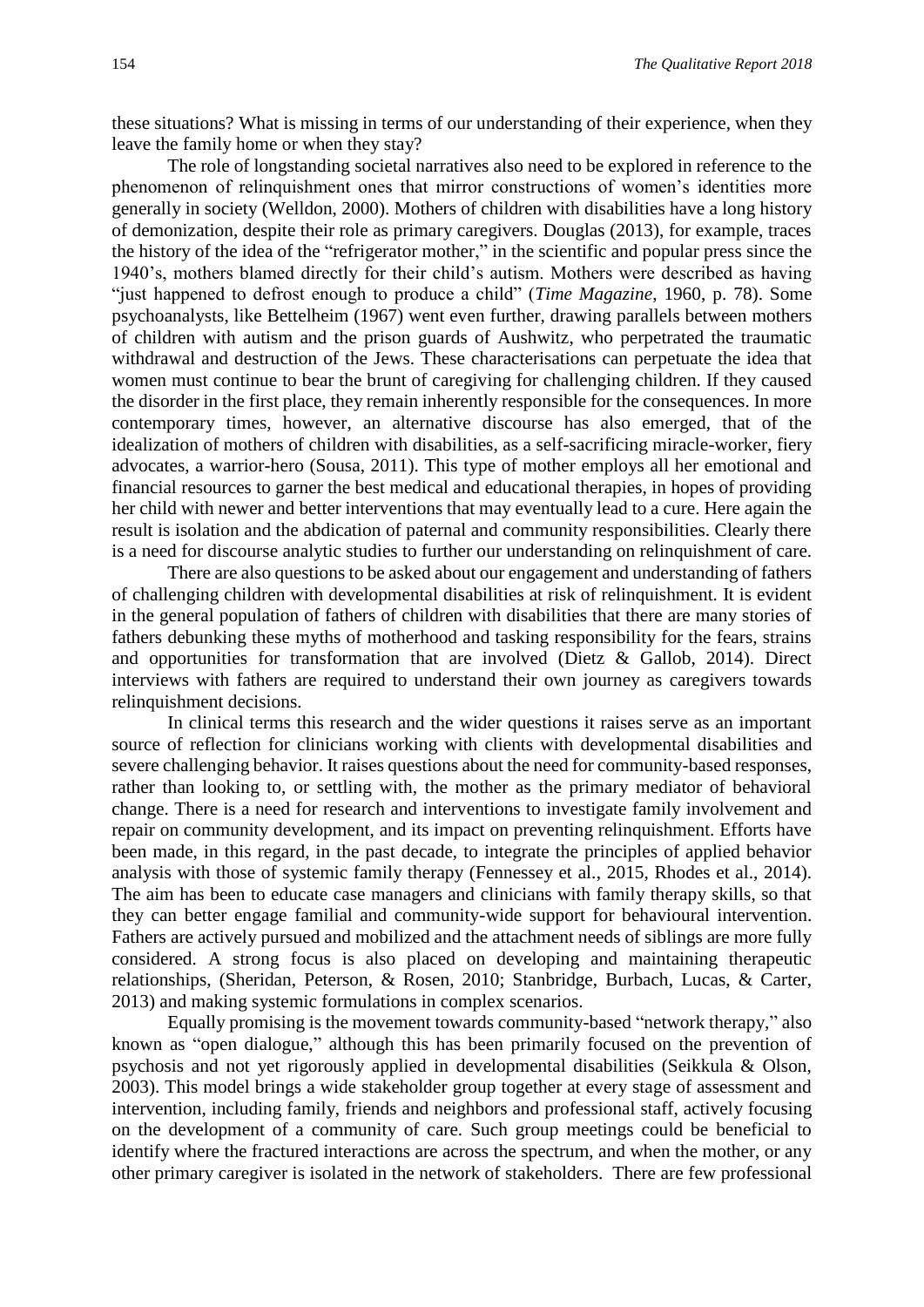meetings behind closed doors and the coordinating role rests in the hands of the network rather than any single individual. There have been some rudimentary applications in developmental disabilities (Rhodes et al., 2014) but no comprehensive trials or studies.

The aim of this paper was to explore familial and service system processes that contribute towards the relinquishment of children with Intellectual Disability and challenging behavior. A number of failings were found in community responses to these situations, particularly failings towards mothers in many cases, who found themselves isolated in the face of insurmountable odds. This study, however, can only serve as a pilot in this line of inquiry, raising questions for further research. It is critical that participatory research be conducted with parents themselves, to explore their experience and their ideas about professional involvement. This research must also not privilege home-based care as an outcome over relinquishment, but rather look to parents themselves to explore solutions to this complex problem. Secondly, discursive research is required, which looks in greater depth at the assumptions held by professionals themselves that contribute towards the dislocation of women and families and that explore gender-based discourses with the parents themselves. A very particular group of professionals were involved in this study, namely those with some systemic training. Comparing their perspectives with a wider cohort is important, including direct care staff and managers in respite services who may have a more intimate knowledge of the experiences of families. It is also important to recognize that this study only investigated the experience of professionals working in New South Wales Australia, and cannot be generalized to other Australian States and countries where service provision and cultures may lead to different circumstances. Some of our findings resonate with those from Victorian studies (Nankervis, Rosewarne, & Vassos, 2011a, 2011b; VEOHRC, 2012), including the interplay between young people with complex needs, familial stress and inadequate service systems. This remains, however, a critically under-researched field of study.

#### **References**

- American Psychological Association. (2013). *Diagnostic and statistical manual of mental disorders* (5th ed.). Arlington, VA: American Psychiatric Publishing.
- Anderson, H., Goolishian, H., & Winderman, L. (1986). Problem determined systems: Towards transformation in family therapy. *Journal of Strategic and Systemic Therapies, 5*(4), 1- 13.
- Australian Institute of Health and Welfare. (2008). *Disability in Australia: Trends in prevalence, education, employment and community living*. *Bulletin No. 61*. Canberra, Australia: AIHW.
- Baum, S., & Lynggaard, H. (2006). *Intellectual disabilities – A systemic approach*. London, UK: Karnac Books.
- Bettelheim, B. (1967). *The empty fortress: Infantile autism and the birth of the self*. New York, NY: The Free Press.
- Breunlin, D., & Schwartz, R. (1986). Sequences: Toward a common denominator of family therapy. *Family Process*, *25*(1), 67-87.
- Burck, C. (2005). Comparing qualitative research methodologies for systemic research: The use of grounded theory, discourse analysis and narrative analysis. *Journal of Family Therapy, 27*, 237-262.
- Charmaz, K. (2006). *Constructing grounded theory: A practical guide through qualitative analysis.* London, UK: Sage.
- Cramm J. M., & Nieboer, A. P. (2011). Longitudinal study of parents' impact on quality of life of children and young adults with intellectual disabilities. *Journal of Applied Research in Intellectual Disabilities, 15*(2), 101-13. doi:10.1177/1744629511410922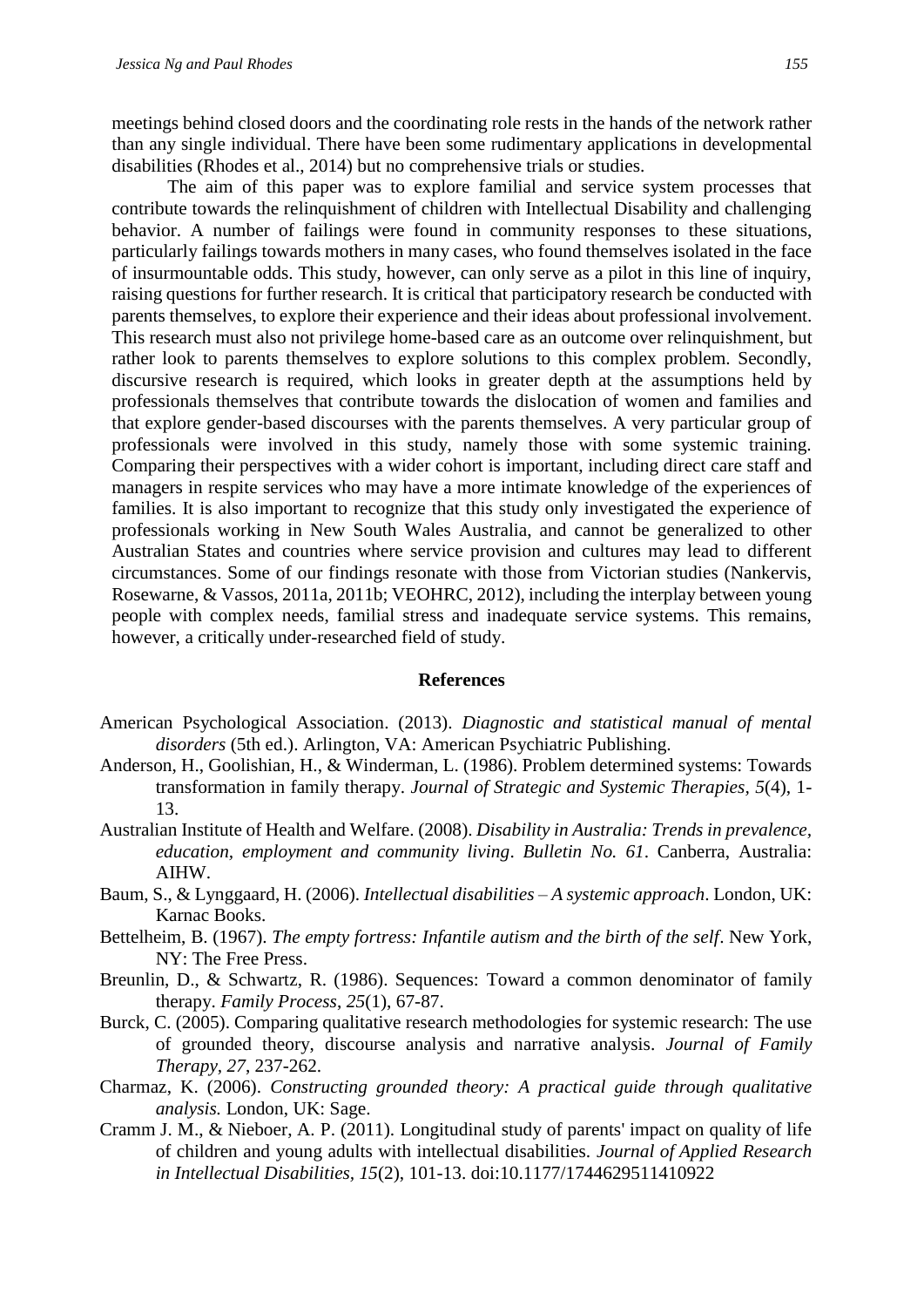- Dietz, D., & Gallob, B. (2014). *Dads of disability: Stories for, by, and about fathers of children who experience disability (and the women who love them!).* Brookline, NH: Gary M. Dietz.
- Douglas, P. N. (2013). As if you have a choice: Autism mothers and the remaking of the human. *Health, Culture and Society, 5*(1), 167-181.
- Ellem, K., Wilson, J., & Chenoweth, L. (2015). When families relinquish care of a child with a disability: Perceptions from birthmothers. *Australian Social Work*, 1-13.
- Fennessy, K., Rhodes, P., Wilson, V., Uddin, S., Dickens, K., Wilson, A., . . . Ogilvy, L. (2015). Systemic consultation in intellectual disability case management. *Australian and New Zealand Journal of Family Therapy, 36*, 256-272.
- Goodman, G. (2003). Accessing mental health care for children: Relinquishing custody to save the child. *Albany Law Review, 67*(1).
- Inglish, J. (2010). Preventing custody relinquishment for youth with mental health needs; Implications for the state of Utah. *Journal of Law and Family Studie*s*, 2*, 237-245.
- Lyon, J. (2012). Desperate parents surrender autistic children to state custody. *The Salt Lake Tribune*. Retrieved from [http://archive.sltrib.com/story.php?ref=/sltrib/news/54836136-](http://archive.sltrib.com/story.php?ref=/sltrib/news/54836136-78/autism-garrett-utah-lines.html.csp) [78/autism-garrett-utah-lines.html.csp](http://archive.sltrib.com/story.php?ref=/sltrib/news/54836136-78/autism-garrett-utah-lines.html.csp)
- Nankervis, K. L., Rosewarne, A. C., & Vassos, M. V. (2011a). Why do families relinquish care? An investigation of the factors that lead to relinquishment into out-of-home respite care. *Journal of Intellectual Disability Research*, *55*(4), 422-433.
- Nankervis, K. L., Rosewarne, A. C., & Vassos, M. V. (2011b). Respite and parental relinquishment of care: A comprehensive review of the available literature. *Journal of Policy and Practice in Intellectual Disabilities, 8*(3), 150-162
- Pinsof, W. (1989). A conceptual framework and methodological criteria for family therapy process research. *Journal of Consulting and Clinical Psychology*, *57*(1), 53-59.
- Rhodes, P., Fennessey, K., Dickens, K., Whatson, L., Wilson, A., & Donnelly, M. (2014). Transforming practice in developmental disability services through systemic and dialogical practice. *Journal of Systemic Therapies, 33*(3), 1-17.
- Rhodes, P., Whatson, L., Mora, L., Hansson, A., Brearley, K., & Dikian, J. (2011). Systemic hypothesizing for challenging behaviour in intellectual disabilities: A reflecting team approach. *The Australian and New Zealand Journal of Family Therapy, 32*(11), 70-82.
- Seikkula, J., & Olson, M. E. (2003). The open dialogue approach to acute psychosis: Its poetics and micropolitics. *Family Process, 42*(3), 403-418.
- Sexton, T. (1997). Systemic thinking in a linear world: Issues in the application of interactional counseling. *Journal of Counseling and Development, 72*, 249–259.
- Sheridan, M., Peterson, B., & Rosen, K. H. 2010). The experiences of parents of adolescents in family therapy: A qualitative investigation. *Journal of Marital and Family Therapy, 36*(2), 144–157.
- Sousa, A. C. (2011). From refrigerator mothers to warrior-heroes: The cultural identity transformation of mothers raising children with intellectual disabilities. *Symbolic Interaction, 34*(2), 220-243.
- Stanbridge, R. I, Burbach, F. R., Lucas, A. S., & Carter, K. (2003). A study of families' satisfaction with a family interventions in psychosis service in Somerset. *Journal of Family Therapy, 25*, 181-204.
- *Time Magazine.* (1960, July 25). Medicine: The child is the father. *Time Magazine.* Retrieved from<http://content.time.com/time/magazine/article/0,9171,826528,00.html>
- Victorian Equal Opportunity & Human Rights Commission. (2012). *Desperate measures – The relinquishment of children with disability into state care in Victoria*. Victoria, Australia: VEOHRC.